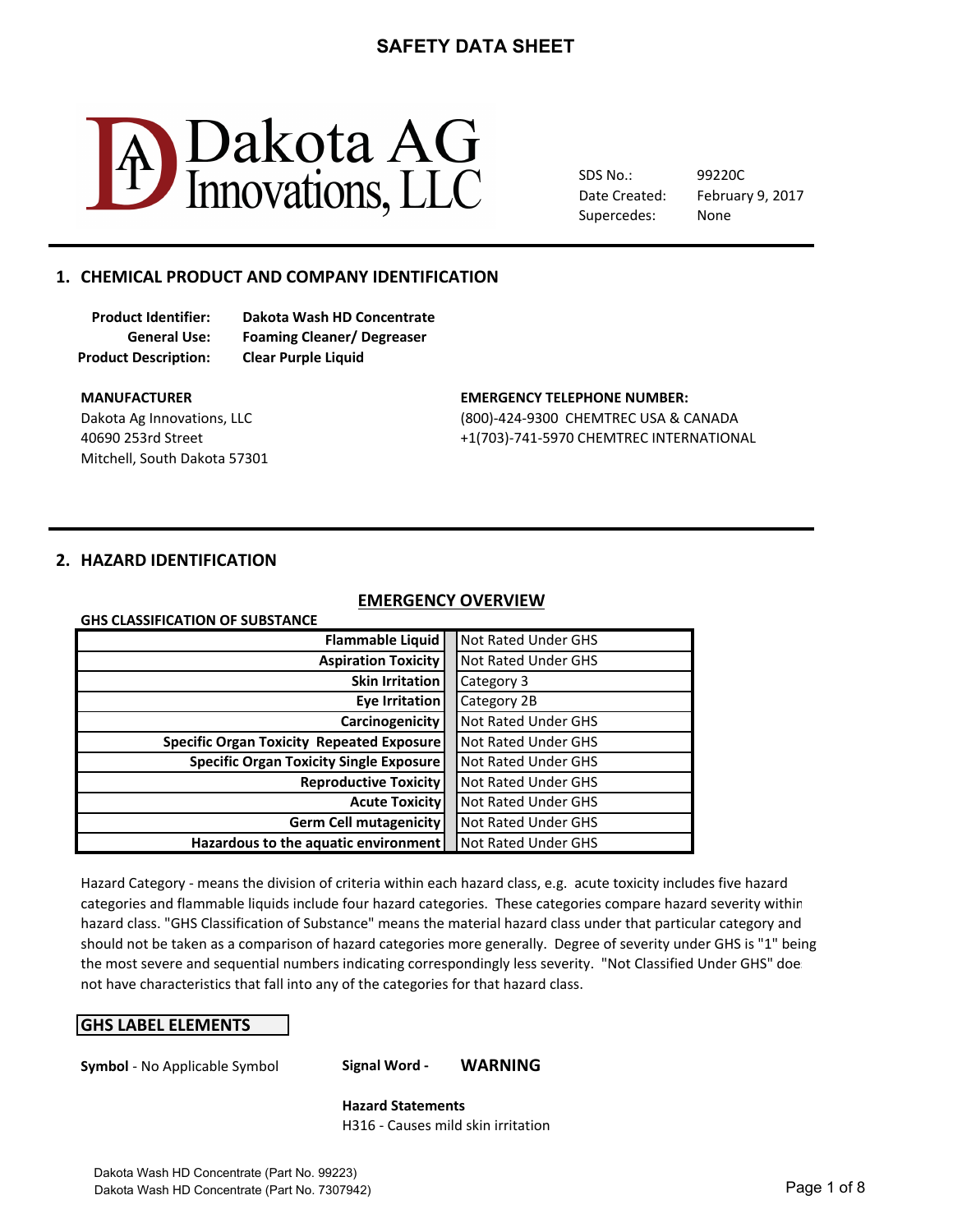#### H320 - Causes eye irritation

#### **Precautionary Statements**

#### **General:**

P101-If medical advice is needed, have product container or label at hand.

P103-Read label before use.

#### **Prevention:**

P264 - Wash hands thoroughly after handling.

P280 - Wear eye protection

#### **Response:**

P305+P351+P338 - IF IN EYES: Rinse cautiously with water for several minutes. Remove contact lenses, if present and easy to do. Continue rinsing.

P337+P313 - If eye irritation persists: Get medical attention.

#### **Storage/Disposal:**

P403+235+404-Store in well-ventilated place. Keep cool. Store in closed container.

P501-Dispose of contents/container in accordance with local/regional/federal regulations.

**UN GHS** According to the Globally Harmonized Standard for Classification and Labeling (GHS), this product is considered hazardous based potential for eye irritation with direct contact with the concentrated liquid product.

### **3. COMPOSITION/INFORMATION ON INGREDIENTS**

| Component                             | wt%         | <b>CAS Registry #</b> |
|---------------------------------------|-------------|-----------------------|
| Sodium Silicate                       | $\leq 6$    | 10213-79-3            |
| 2-Butoxyethanol                       | ${<}1$      | 111-76-2              |
| Alcohols, C9-11 ethoxylated, < 2.5 EO | ${<}1$      | 68439-46-3            |
| <b>Amino-Containing Compounds</b>     | $\langle$ 2 | 1643-20-5, 141-43-5   |
| Surfactant                            | $<$ 1       | 1300-72-7             |
| Hydroxides                            | $\langle$ 2 | 1310-73-2, 1310-58-3  |

balance is water and components at concentrations <1%

#### **4. FIRST AID MEASURES**

#### **INHALATION:**

Remove to fresh air and keep at rest in a comfortable position. Get medical attention if symptoms persist after moving to fresh air. Give oxygen if available, symptoms persist, and medical attention is not immediate.

#### **EYE CONTACT:**

Remove contact lens (if present). Rinse eyes immediately with plenty of clean water for at least 15 minutes. If necessary, gently hold the eyelid open during the flush. If eye irritation persists, seek medical attention.

#### **SKIN CONTACT:**

Wash skin with mild soap solution to remove material. Product is alkaline and and prolonged contact with concentrated product may irritate skin if left in place.

#### **INGESTION:**

Ingestion is not a likely route of entry if used in accordance with manufacturer's instructions. If quantity ingested is suspected to be large, seek medical attention. Do not induce vomiting unless directed to do so by trained medical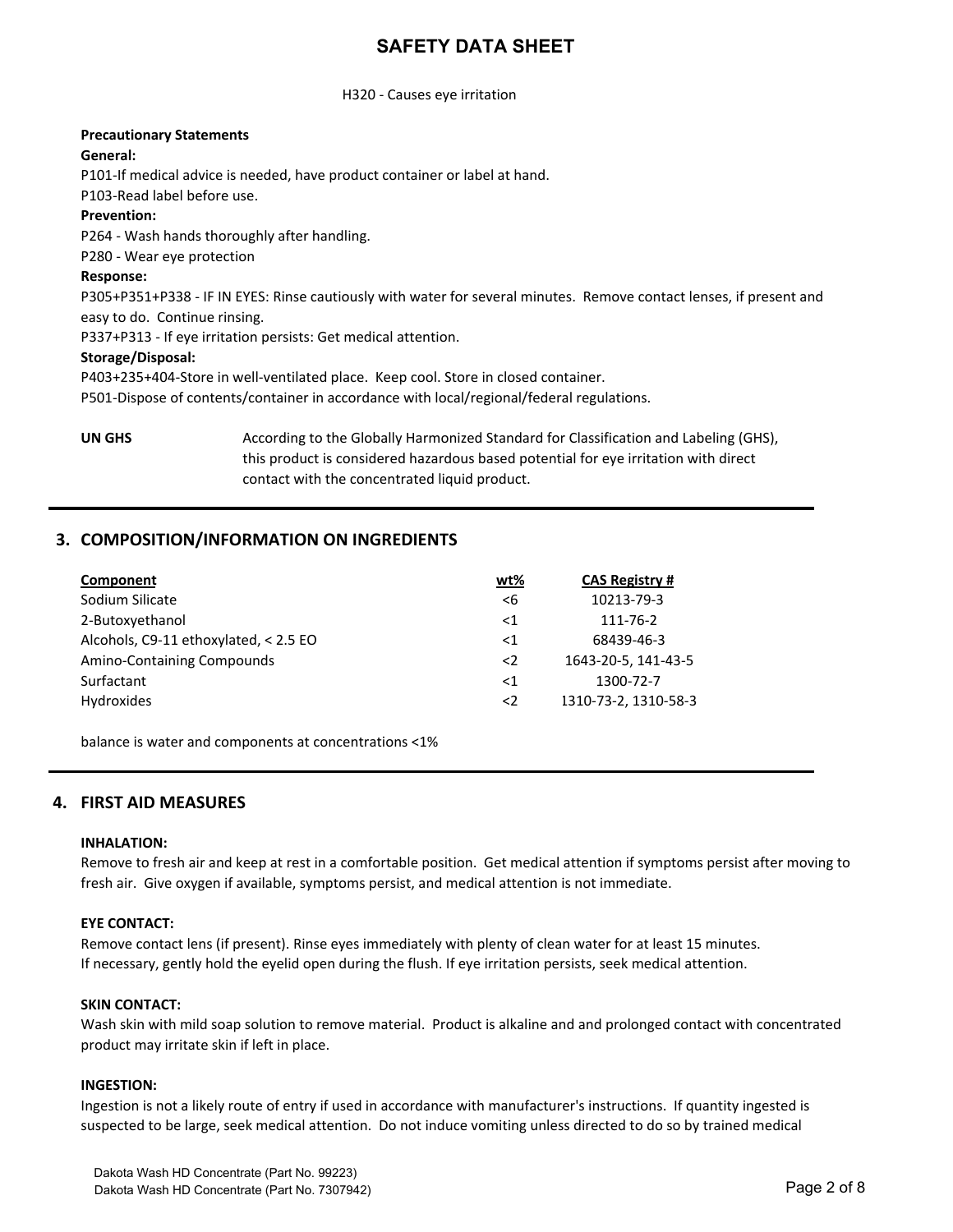personnel.

#### **5. FIRE FIGHTING MEASURES**

| <b>Flashpoint and Method:</b>    | Not Applicable |
|----------------------------------|----------------|
| <b>Flammable Limits:</b>         | Not Applicable |
| <b>Autoignition Temperature:</b> | Not Applicable |

#### **GENERAL HAZARD:**

Product is water based and not likely to contribute to a fire. Danger from hot alkaline liquid if heated by an existing fire.

#### **FIRE FIGHTING INSTRUCTIONS:**

Water fog or fine spray; dry chemical fire extinguishers; carbon dioxide fire extinguishers; foam; alcohol resistant foams (ATC type). Use water fog or fine spray for cooling exposed containers to control heating.

#### **FIRE FIGHTING EQUIPMENT:**

In the event of a fire, wear full protective clothing and NIOSH-approved self-contained breathing apparatus with full facepiece operated in the pressure demand or other positive pressure mode. For small outdoor fires, which may be easily extinguished with a portable fire extinguisher, use of protective equipment is generally unnecessary.

#### **FURTHER INFORMATION:**

During a fire, hot liquid presents a splash and corrosive burn hazard.

#### **HAZARDOUS COMBUSTION PRODUCTS:**

Carbon monoxide, carbon dioxide, and organics depending on the heat of the fire.

#### **6. ACCIDENTAL RELEASE MEASURES**

#### **LAND SPILL RESPONSE:**

Absorb small spills with inert material such as sand or earth. Containerize waste material. Dike large spills to contain the area of the spill. Use clean up procedures that minimize contamination to earth or water bodies.

#### **WATER SPILL:**

Material is water based and is expected to mix immediately with the water body. Collection will be difficult but restrict transfer to the localized spill area in the case of a large spill (many gallons) by diking or other means. This material is alkaline and may alter the pH if spill is appreciable.

#### **RECOMMENDED DISPOSAL:**

Disposal options may be dictated by other materials mixed with this material. Dispose of in accordance with local, state, and federal regulations using methods which consider recycling/reclamation.

#### **7. HANDLING AND STORAGE**

**STORAGE TEMPERATURE: Ambient STORAGE PRESSURE: Atmospheric**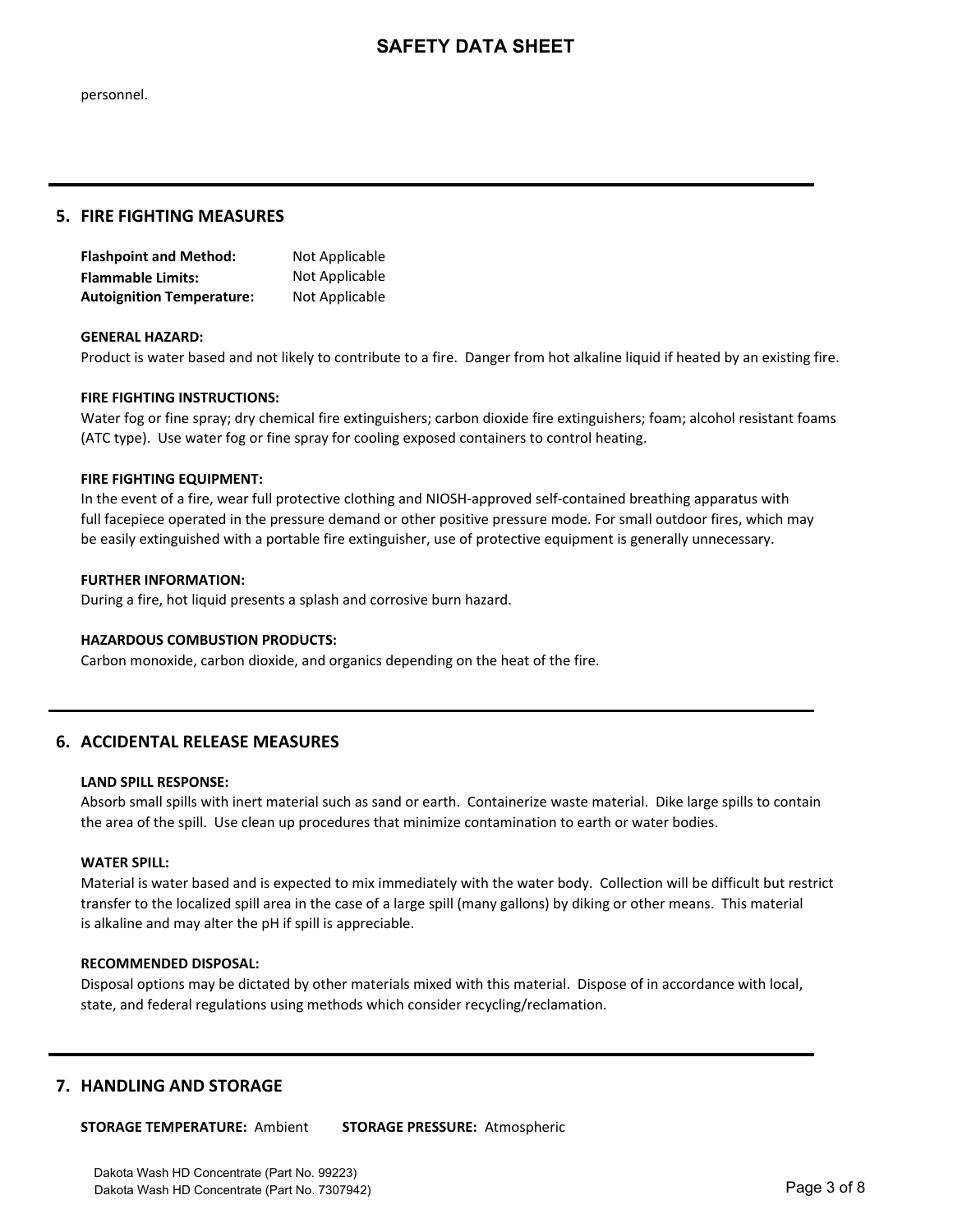#### **GENERAL:**

Keep the container tightly closed. Store in a dry, cool, and well-ventilated place away from incompatible materials such as oxidizing agents and strong acids.

### **8. EXPOSURE CONTROLS/PERSONAL PROTECTION**

#### OSHA HAZARDOUS COMPONENTS (29 CFR 1910.1200 and other agencies)

|                     |                     |                    | <b>EXPOSURE LIMITS 8 hrs TWA (ppm)</b> |                  |                                |
|---------------------|---------------------|--------------------|----------------------------------------|------------------|--------------------------------|
| Component           | <b>OSHA PEL</b>     | <b>ACGIH TLV</b>   | <b>NIOSH REL</b>                       | <b>AIHA WEEL</b> | Other                          |
| Sodium Silicate     | None Established    | None Established   | None Established                       | None Established |                                |
| 2-Butoxyethanol     | 240 mg/ $m^3$       | 97 mg/m $3$        | 24 mg/ $m^3$                           | None Established | 49 mg/m <sup>3</sup> (DFG MAK) |
| Alcohols, C9-11     | None Established    | None Established   | None Established                       | None Established |                                |
| ethoxylated         |                     |                    |                                        |                  |                                |
| 2-Aminoethanol      | 6 mg/m <sup>3</sup> | 7.5 mg/ $m^3$      | 8 mg/m <sup>3</sup>                    | None Established | 5.1 $mg/m^3$ (DFG              |
| Sodium Hydroxide    | 2 mg/m3             | $2 \text{ mg/m}^3$ | 2 mg/ $m^3$                            | None Established |                                |
| Potassium Hydroxide | None Established    | 2 mg/m3            | 2 mg/m3                                | None Established |                                |

DFG MAK - Federal Republic of Germany Maximum Concentration Values at the Workplace

#### **ENGINEERING CONTROLS:**

Provide adequate general and local exhaust ventilation to maintain exposure below established exposure limits. Provide eyewash stations and safety showers in locations available to material users. Provide hand washing facilities for routine use by personnel using the material.

#### **PERSONAL PROTECTION:**

Splash goggles and apron should be worn when pouring this material to avoid contact with the liquid. Hand protection is recommended when there is possible direct contact with the liquid. Glove choice should be appropriate for alkaline blend and the specific activity being performed. NOTE: nitrile gloves are a general purpose glove available in a wide variety of thicknesses and protect against most chemicals. Respiratory protection should be appropriate for exposure and utilized if ventilation cannot be established to adequately maintain exposure within exposure limits such as might occur when cleaning up spills.

#### **EXPOSURE EVALUATION:**

This product in concentrated form is not expected to create a respiratory hazard other than as a mist. Primary hazard is direct contact with skin and eyes.

#### **9. PHYSICAL AND CHEMICAL PROPERTIES**

| <b>Vapor Pressure:</b>      | Not Available       | <b>Vapor Density:</b>    | Not Available  |
|-----------------------------|---------------------|--------------------------|----------------|
| <b>Specific Gravity:</b>    | $1.06$ g/ml         | <b>Evaporation Rate:</b> | Not Available  |
| <b>Solubility in Water:</b> | Miscible with water | <b>Freezing Point:</b>   | Not Available  |
|                             |                     | Odor:                    | Citrus         |
| pH:                         | 9.2                 | Appearance:              | Clear Purple   |
| <b>Boiling Point:</b>       | Not Available       | <b>Physical State:</b>   | Liauid         |
| <b>Viscosity:</b>           | Not Available       | <b>Flammable Range:</b>  | Not Applicable |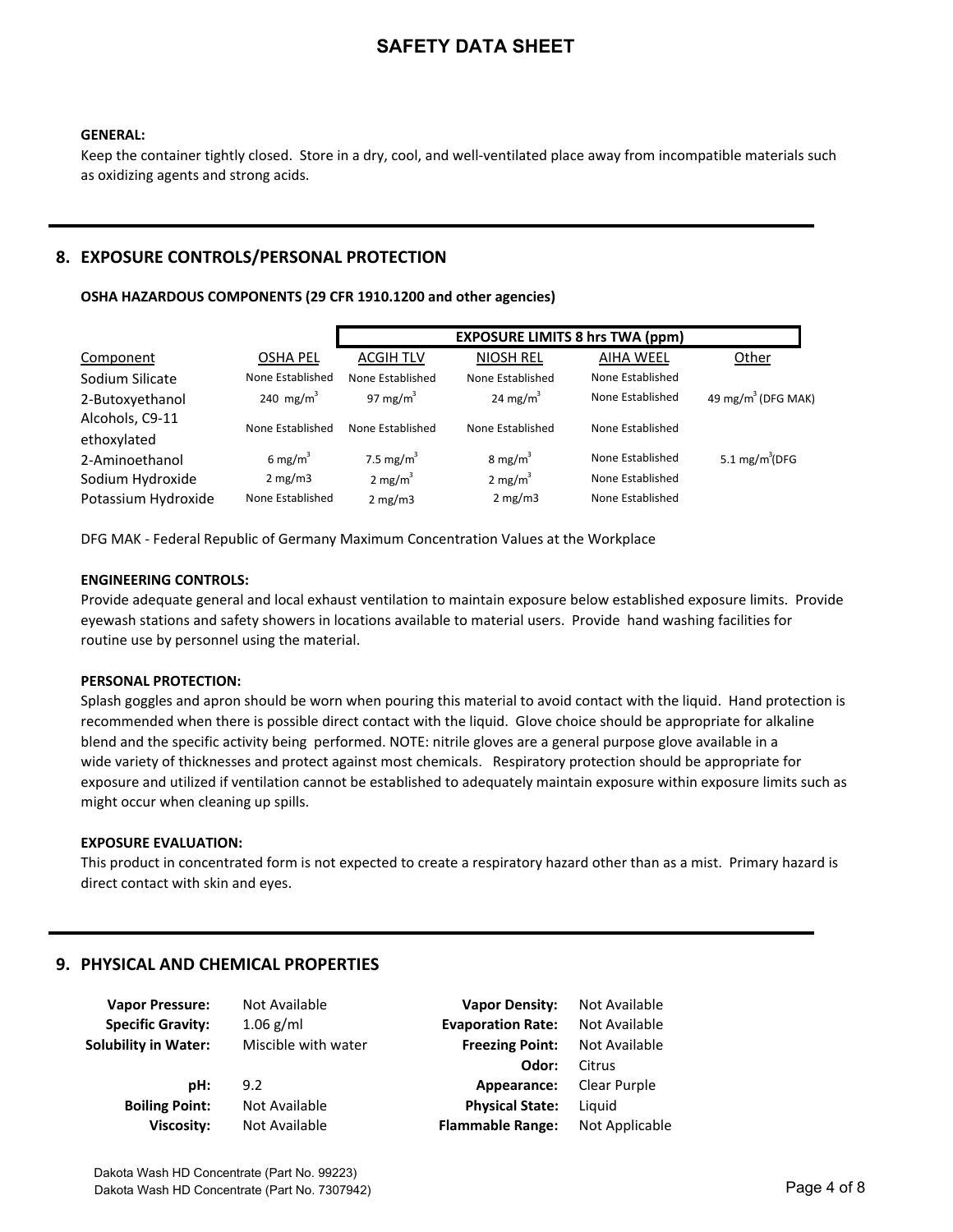| <b>Flash Point:</b> | Not Applicable | <b>VOC content:</b> | $<$ 25 g/l |
|---------------------|----------------|---------------------|------------|
|                     |                |                     |            |

#### **10. STABILITY AND REACTIVITY**

#### **GENERAL:**

No dangerous reactions known under normal use conditions.

#### **INCOMPATIBLE MATERIALS AND CONDITIONS TO AVOID:**

Avoid oxidizers and strong acids.

#### **HAZARDOUS DECOMPOSITION:**

May decompose at high temperature. Thermal decomposition generates carbon dioxide and carbon monoxide. Other decomposition are dependent on temperature.

#### **11. TOXICOLOGICAL INFORMATION**

| <b>TOXICITY TO ANIMALS:</b> |                           |                            |                |
|-----------------------------|---------------------------|----------------------------|----------------|
| Component                   | <b>Acute Test</b>         | Value                      | <b>Species</b> |
| Dodecyldimethylamine oxide  | LD50 Oral                 | 2,700 mg/kg                | mouse          |
| Dodecyldimethylamine oxide  | Irritation - skin         | severe                     | rabbit         |
| Dodecyldimethylamine oxide  | Irritation - eyes         | serious eye irritation     | rabbit         |
| 2-aminoethanol              | LD50 Oral                 | $1,089$ mg/kg              | rat            |
| 2-aminoethanol              | LD50 dermal               | $1,015$ mg/kg              | rabbit         |
| 2-aminoethanol              | OECD 404 - skin           | causes burns               | rabbit         |
| 2-aminoethanol              | OECD 404 - eyes           | corrosive                  | rabbit         |
| Sodium metasilicate         | LD50 Oral                 | 847 mg/kg                  | rat            |
| 2-butoxyethanol             | LD50 Oral                 | >5,050 mg/kg               | rat            |
| 2-butoxyethanol             | skin corrosion/irritation | mild skin irritation - 72h | rabbit         |
| 2-butoxyethanol             | eye damage/eye irritation | serious eye irritation     | rabbit         |

#### **ROUTES OF ENTRY:**

Primary routes of entry are skin and eyes. Volatile components are not of sufficient concentration for vapor to be an inhalation hazard. A mist will present an inhalation hazard corrosive to respiratory tissue.

#### **CHRONIC EFFECTS ON HUMANS:**

Amine containing compounds can elicit allergenic responses in exposed individuals. Available toxicological component information does not indicate long term chronic effects on humans other than potential for skin sensitization with repeated, prolonged skin contact.

#### Eyes:

Concentrated liquid is irritating to the eyes. Alkaline nature of the concentrated product could result in non-reversible eye damage if not promptly removed from the eyes.

#### **Skin:**

Concentrated liquid is irritating to skin with the potential for allergenic response in individuals with pre-existing allergies to amine containing products.

#### **Ingestion:**

Not an expected route of exposure. Alkalinity could result in digestive distress if a sufficient quantity is ingested. Do not induce vomiting unless instructed to do so by trained medical personnel.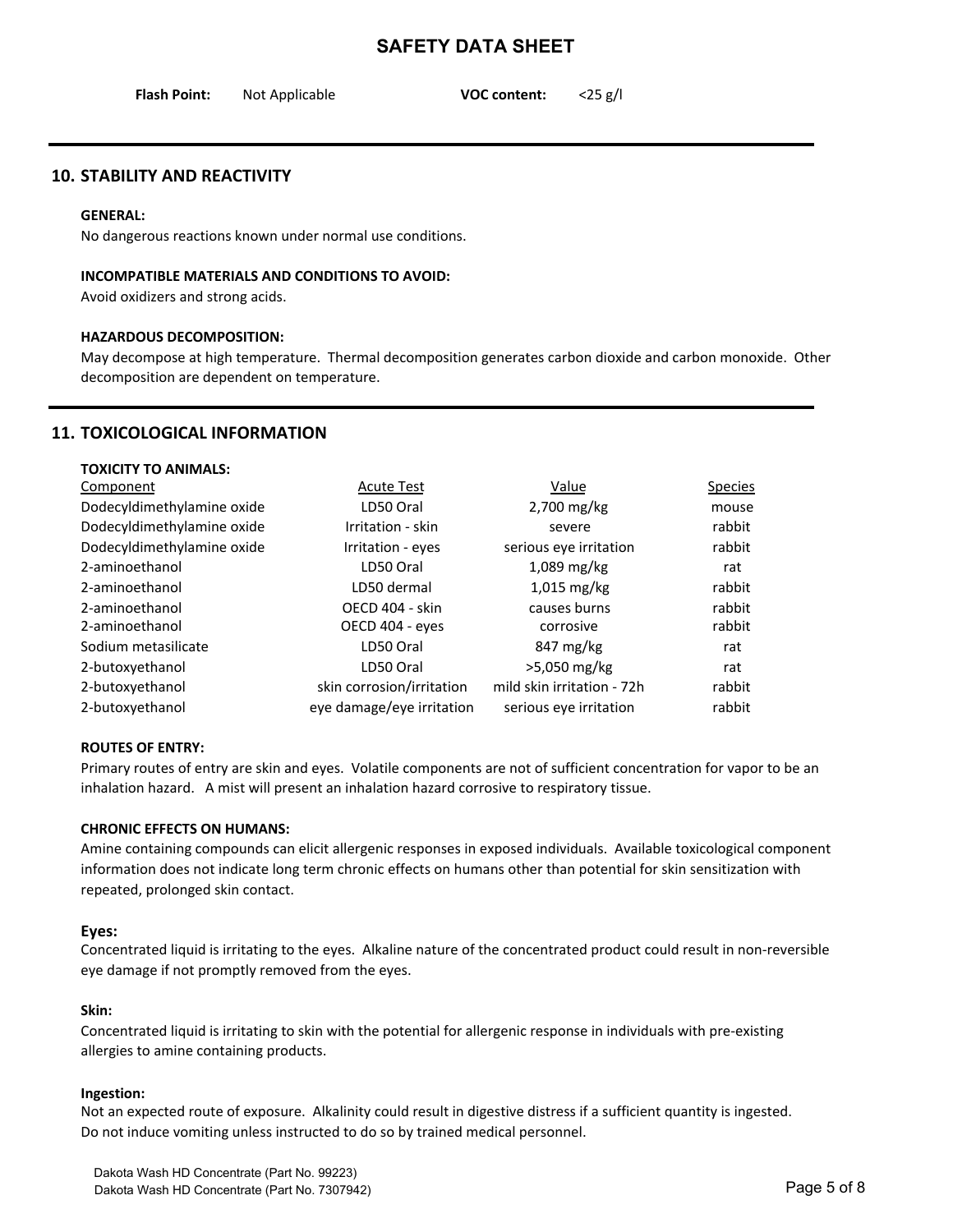#### **Inhalation:**

Not an important route of exposure unless introduced as a mist. Product is alkaline and will be corrosive to the respiratory system in mist form. Vapor is not expected to be appreciable based on low concentration of volatile components.

#### **12. ECOLOGICAL INFORMATION**

| <u>Species</u>                | <b>Test Information</b> | Concentration            | Component       |
|-------------------------------|-------------------------|--------------------------|-----------------|
| Cyprinus carpio (Carp)        | semi-static LC50        | 150 mg/l - 96h           | 2-aminoethanol  |
| Daphnia nagna (water flea)    | semi-static LC50        | 65 mg/l - 48h            | 2-aminoethanol  |
| Selenastrum capricornutum     | static test EC50        | $2.8 \text{ mg/l} - 72h$ | 2-aminoethanol  |
| Pseudomonas putida (bacteria) | static test EC50        | 110 mg/l-17h             | 2-aminoethanol  |
| Lepomis macrochirus           | LC50                    | 1490 mg/l-96h            | 2-butoxyethanol |
| Daphnia nagna (water flea)    | EC50                    | 1815 mg/l-24h            | 2-butoxyethanol |
|                               |                         |                          |                 |

#### **PRODUCTS OF BIODEGRADATION:**

Product is expected to readily biodegrade with products of biodegradation are expected to be less toxic than the product, itself. Large volume of spilled material in a water body may temporarily alter pH.

#### **13. DISPOSAL CONSIDERATIONS**

Dispose of any waste in compliance with local, state, and federal regulations. Determine EPA RCRA waste categorization at the time of disposal as mixing with other materials may change its categorization. Containers may contain residue that needs to be addressed at time of disposal. Recycling containers needs to address any remaining residues.

#### **14. TRANSPORT INFORMATION**

The following proper shipping name, hazard class and packing group are in accordance to 49 CFR Department of Transportation (U.S. DOT) regulatory requirements from 172.101 Hazardous Materials Table

| 49 CFR Shipping Information | Dakota Wash HD Concentrate                                                                                                                                                                                 |
|-----------------------------|------------------------------------------------------------------------------------------------------------------------------------------------------------------------------------------------------------|
| <b>Symbols</b>              | "G" - identifies proper shipping names for which one or<br>more technical names of the hazardous material must be<br>entered in parantheses, in association with the basic<br>description. See 172.203(k). |
| <b>UN Number</b>            | <b>Not Regulated</b>                                                                                                                                                                                       |
| <b>Proper Shipping Name</b> |                                                                                                                                                                                                            |
| <b>Hazard Class</b>         |                                                                                                                                                                                                            |
| <b>Packing Group</b>        |                                                                                                                                                                                                            |
| Label Codes                 |                                                                                                                                                                                                            |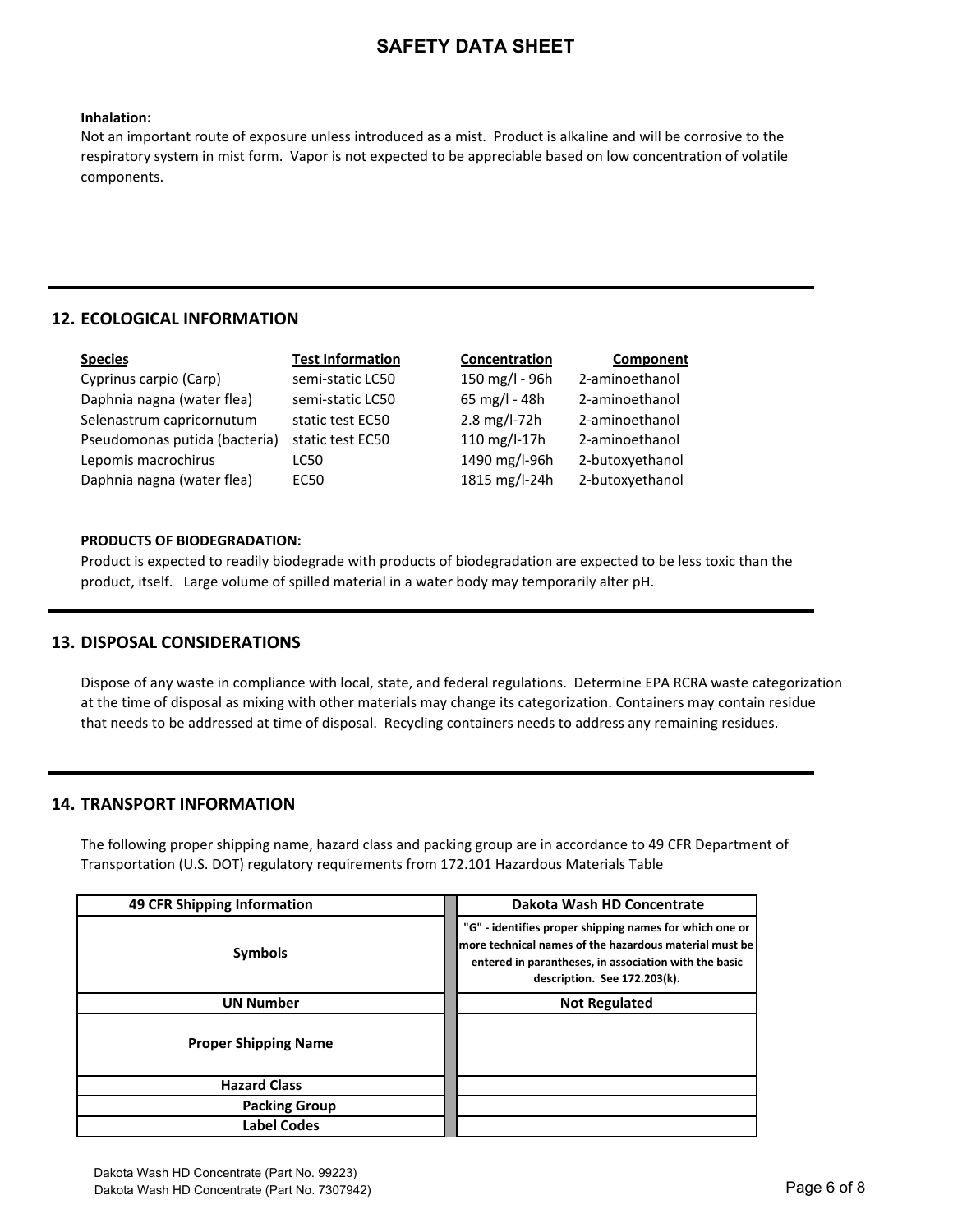| <b>Special Provisions (172.102)</b>                   |  |
|-------------------------------------------------------|--|
| <b>Packaging - Exceptions</b>                         |  |
| <b>Packaging - Nonbulk</b>                            |  |
| Packaging - bulk                                      |  |
| <b>Quantity Limitations - Passenger aircraft/rail</b> |  |
| <b>Quantity Limitations - Cargo aircraft only</b>     |  |
| <b>Vessel stowage - Location</b>                      |  |
| <b>Vessel stowage - Other</b>                         |  |

#### **15. REGULATORY INFORMATION**

**Chemical Inventory Status** 

Ingredients listed on: TSCA, DSL, Japan, and EC inventories.

**SARA Section 302 - Emergency Planning Notification - None SARA Section 304 - Emergency Release Notification -** Glycol Ethers are listed under 313. 2-butoxyethanol is a glycol ether. SARA 311/312 - Hazard categories for SARA Section 311/312 Reporting -**CERCLA - Hazardous Substance -RCRA Hazardous Waste Classification - None** 

**California Proposition 65:** 

Ethylene oxide may be a trace contaminant in an ingredient. Ethylene oxide is on the Prop 65 chemical list. No other known components are on the CA Prop 65 list.

#### **16. OTHER INFORMATION**

#### **UNITED STATES NATIONAL FIRE PROTECTION ASSOCIATION (U.S. NFPA)**

NFPA 704 "fire diamond" is used by emergency personnel to quickly identify the risks posed by the material during response to a fire or a spill or other unusual event.



## **CREATION/REVISION SUMMARY:**

#### **NFPA** rating explanation as applied to

FLAMMABILITY 0 - Materials that will not burn under typical fire conditions. Materials will not burn in air when exposed to a temperature of 1500 F/820 C for a period of 5 minutes.

**HEALTH 1** - Exposure would cause irritation with only minor residual injury. not reactive with water. REACTIVITY 0 - Normally stable, even under fire exposure conditions, and

**SPECIAL** - contains special symbols applicable to the material. In this case there are no applicable special conditions.

Created on: Created on: Cheryl Sykora, CIH, CSP, CHMM Registered Specialist, SDS and Label Authoring #118534 LEGEND TECHNICAL SERVICES, INC. 88 Empire Drive, Saint Paul, Minnesota 55103 651-221-4085 Registered Specialist